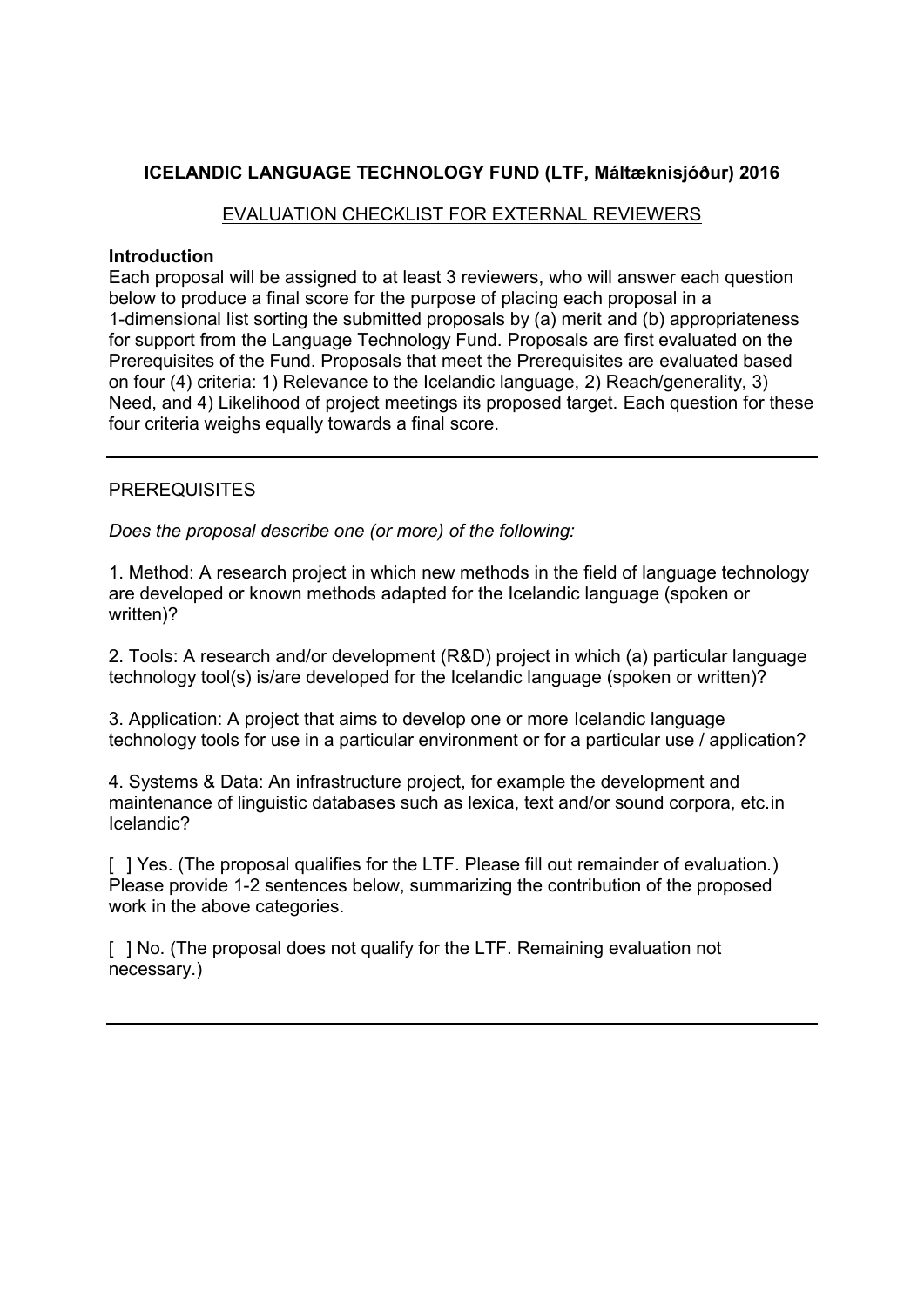# 1. RELEVANCE TO THE ICELANDIC LANGUAGE

*How central is the Icelandic language in the proposed work?*

- a. [ ] Not very central, but important enough to qualify the proposal for the LTF.
- b. [ ] Somewhat central. Language technology and the Icelandic language are important, but the work also involves other unrelated work.
- c. [ ] Very central. The majority of the proposed work focuses exclusively on the Icelandic language.
- d. [ ] Critical. The proposal would be meaningless without the Icelandic language.
	- Explanation / supporting argument(s):

### 2. REACH / GENERALITY

*2-A. How likely is the proposed work to result in increased use of the Icelandic language in information technology systems?*

- a. [ ] Somewhat likely.
- b. [ ] Rather likely.
- c. [ ] Very likely.
- d. [ ] Extremely likely.
	- Explanation / supporting argument(s):

#### *2-B. How general-purpose / specific-use is the output of the project likely to be?*

- a. [ ] Specialized. (If e.g. the output is an algorithm that detects common grammatical mistakes involving nouns.)
- b. [ ] Somewhat special. (If e.g. the output is a piece of software for spell-checking commonly-used words with possibilities of being extended via online collaboration from the general public.)
- c. [ ] General.
- d. [ ] Very general. (If e.g. the output is a general part-of-speech tagger with a large dictionary.)
- e. [ ] Fundamental. (If e.g. the output is a complete speech recognition system with a large dictionary and low error rate.)
	- Explanation / supporting argument(s):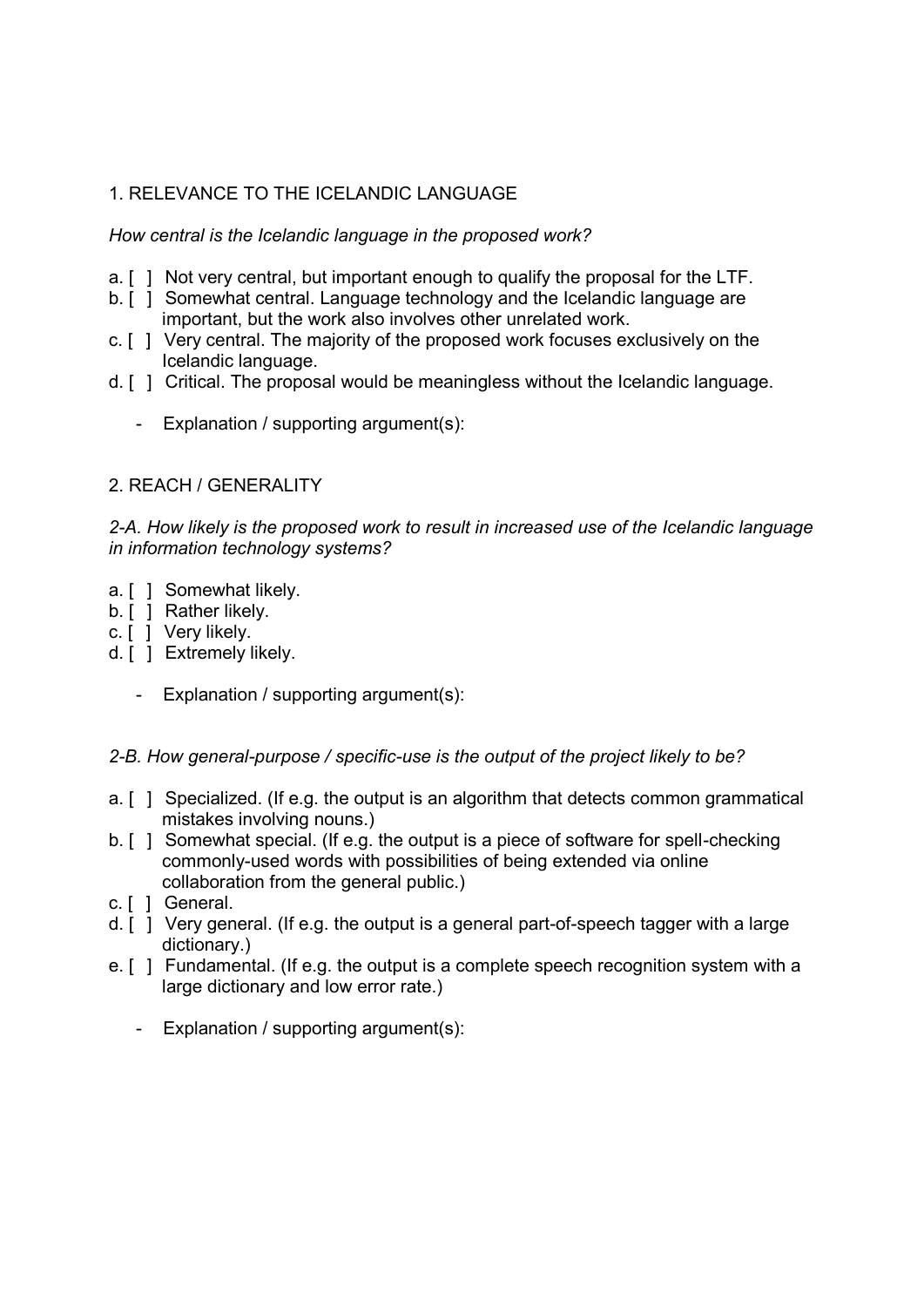### *2-C. What is the potential of the work for producing something that will be used by, or directly benefit, a large number of users?*

- a. [ ] Minimal. (If e.g. little or none of the work is planned for public distribution, or e.g. the proposed work will produce a component for a future system that's still missing some necessary parts.)
- b. [ ] Small but notable. (If e.g. some sub-parts of the work will be published, or e.g. specialized components of the technology may be available and of use to other language technology projects, companies or institutions.)
- c. [ ] Good / reasonable. (If e.g. the main results will be published in journals or conferences, or made available in publicly available technology report(s), or e.g. the work will produce a fairly general and deployable tool likely to be of use to a notable proportion of Icelandic-speaking people.)
- d. [ ] Significant / Great. (If e.g. parts of the results / code / technology will be distributed in an open fashion, e.g. open-source code or publicly accessible databases, or e.g. the work will produce a fairly general and deployable tool likely to be of use to a large proportion of Icelandic-speaking people.)
- e. [ ] Excellent / Enormous. (If e.g. well-documented code / technology and scientific papers will be distributed in an open fashion, via for instance open-source code or publicly accessible databases, or e.g. the work will produce general technology likely to be of common use soon - whether standalone or as a component of a larger system - to the whole population of Icelandic speaking users.)
	- Explanation / supporting argument(s):

# 3. NEED

*Does the project propose knowledge / technology / products / data with significant potential for increasing the use of the Icelandic language in technology / systems?*

- a. [ ] Not so much. (If e.g. the project proposes to produce notable but incremental improvements over available knowledge / technology / products / data.)
- b. [ ] To some extent. (If e.g. the project proposes to produce useful knowledge / technology / products / data.)
- c. [ ] Yes. (If e.g. the project proposes to produce important or critical knowledge / technology / products / data.)
- d. [ ] Absolutely. (If e.g. the project proposes to produce sorely missing knowledge / technology / products / data.)
- e. [ ] Critically so. (If e.g. the project proposes to produce critical non-existent knowledge / technology / products / data.)
	- Explanation / supporting argument(s):